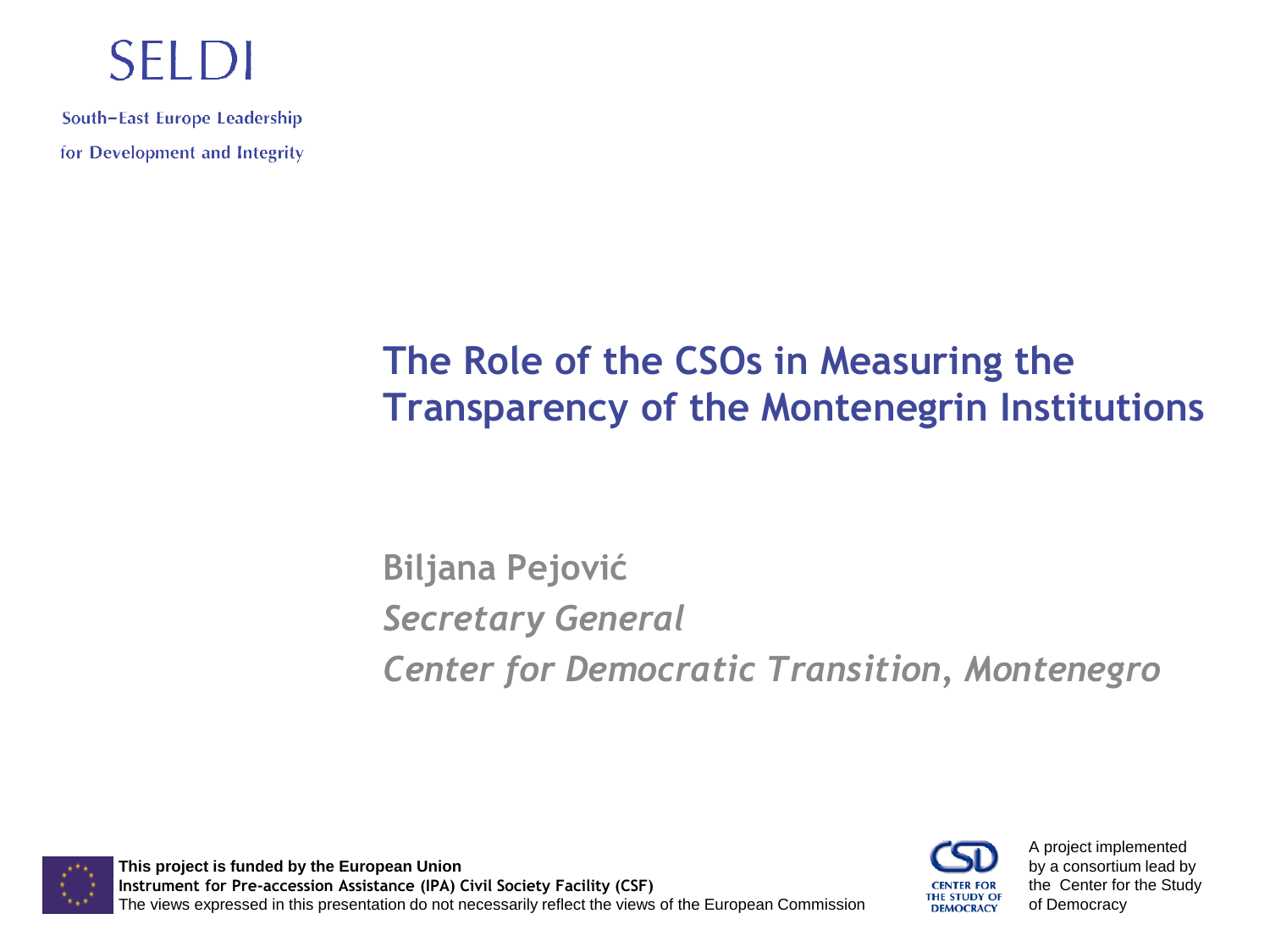# **Center for Democratic Transition - CDT**

- Founded in August 2000
- 5 major areas following the formula 3+1+1

**Democracy** Good Governance Civil Society

Organizational and technical development Program support (Research Center)





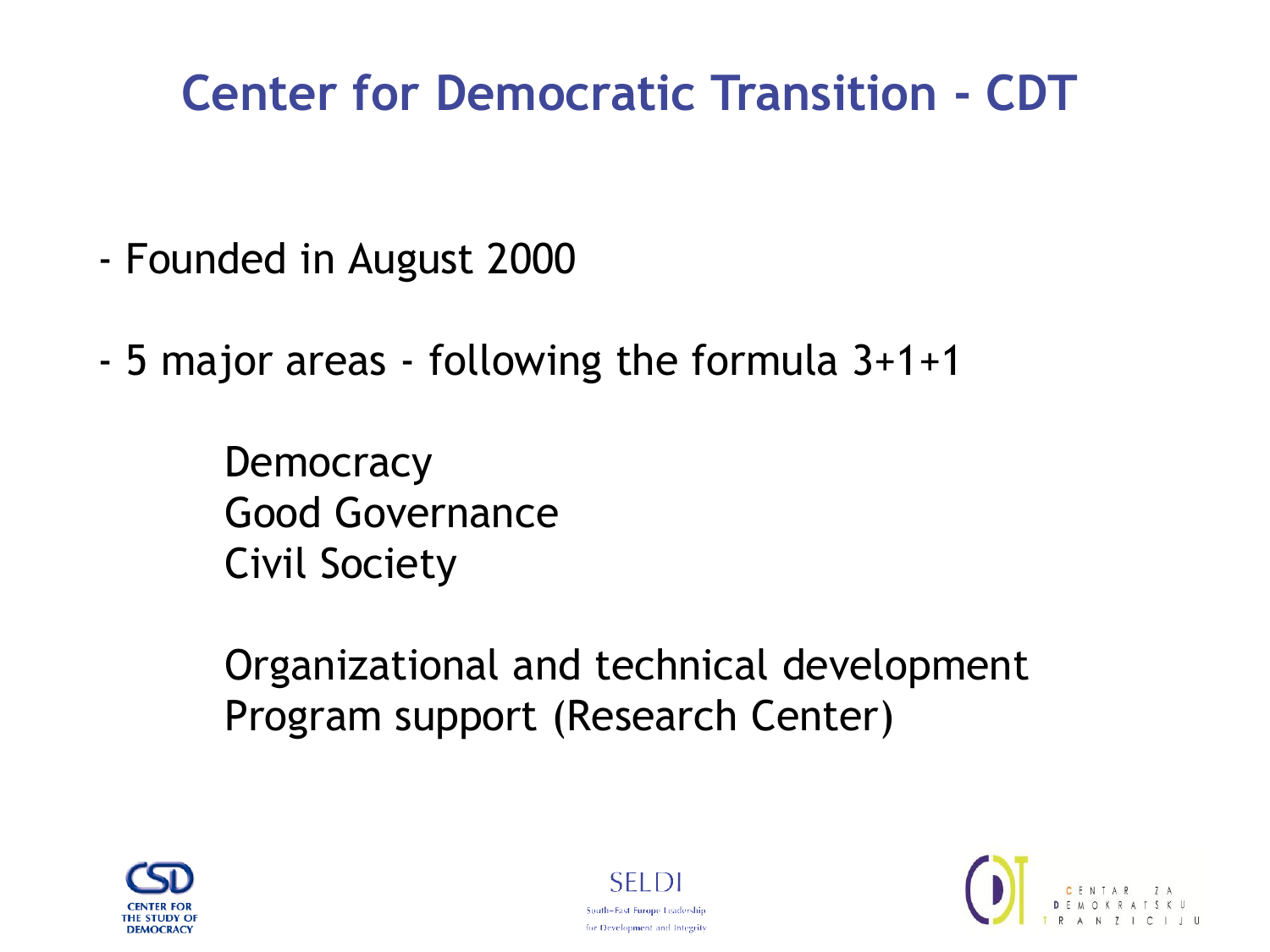# **Good Governance – Better Institutions www.durbin.cdtmn.org**



# **DURBIN Dobra uprava**





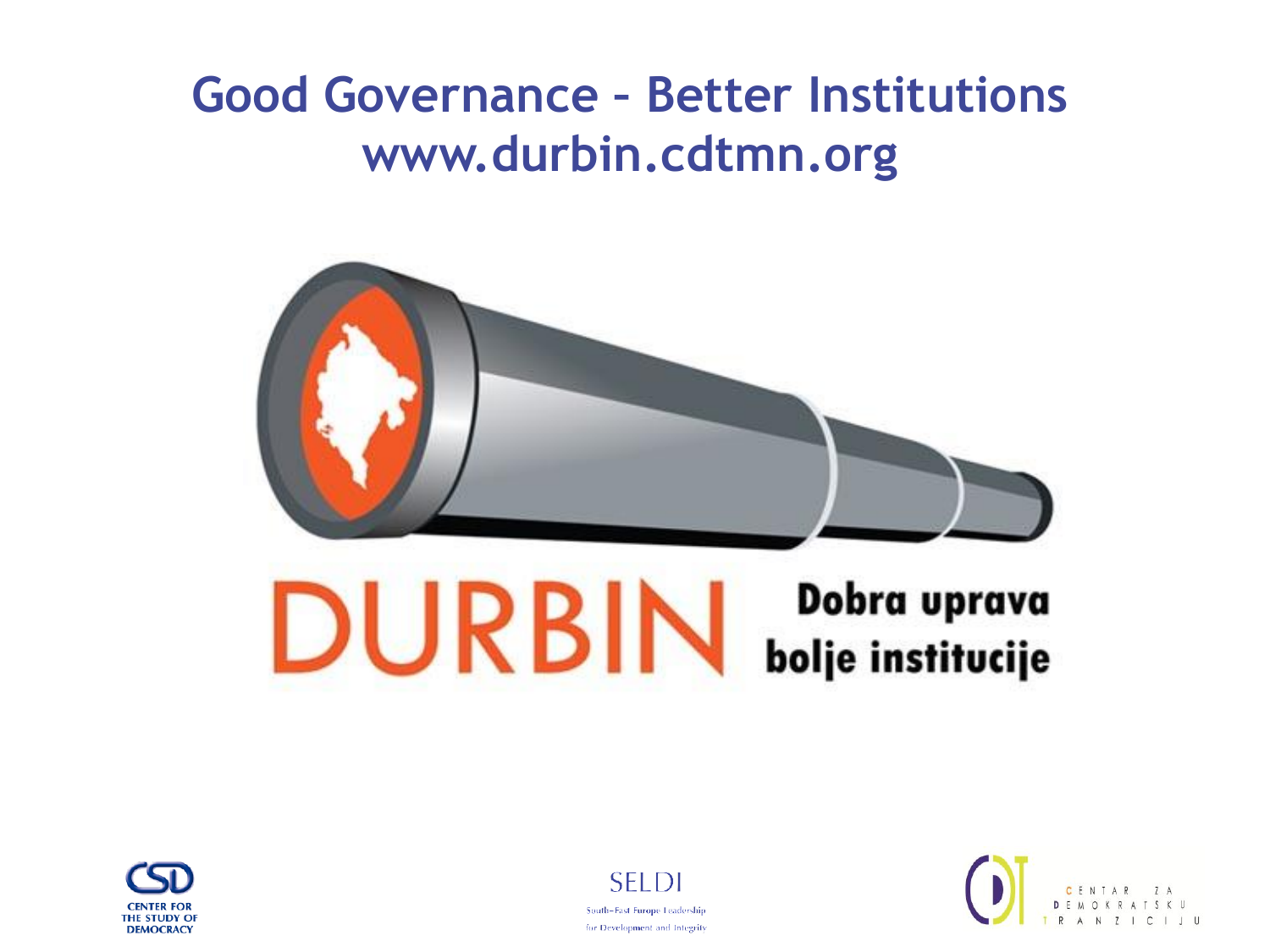#### **Good Governance**

The CDT believes that good governance in practice means:

- functionality of organization and procedures of state institutions
- accessibility of information, decision-making processes and services of state and local administration
- participation of citizens and civil society as a way of taking part in and influencing political decisions as well as the methods of resolving problems
- efficient and independent work of civil servants
- fair management and distribution of resources
- accountability both institutional and towards citizens
- control and evaluation of state institutions work





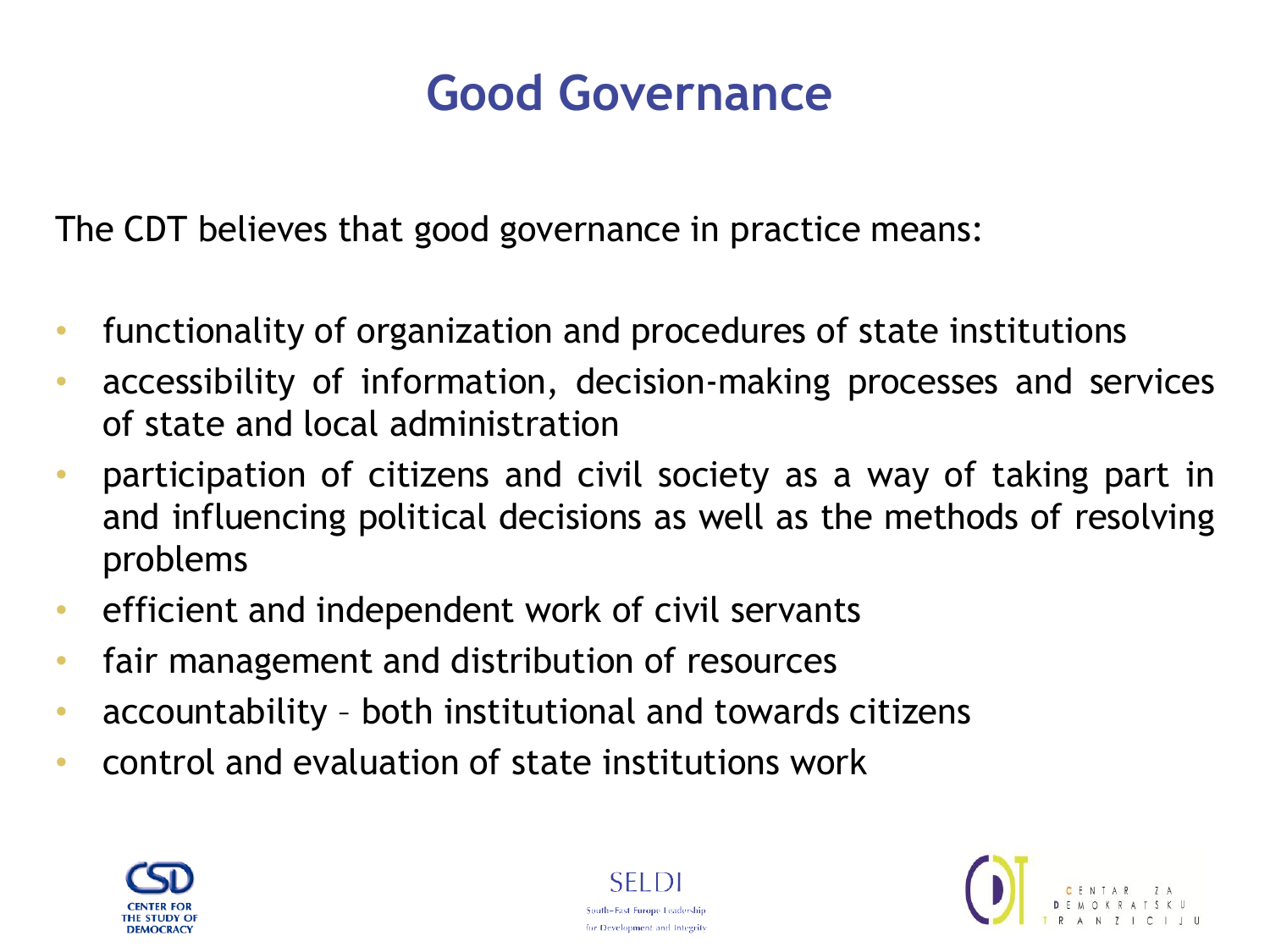### **Metodology**

We have divided the indicators by the following dimensions:

- 1. Transparency
- 2. Accountability
- 3. Reform capacities





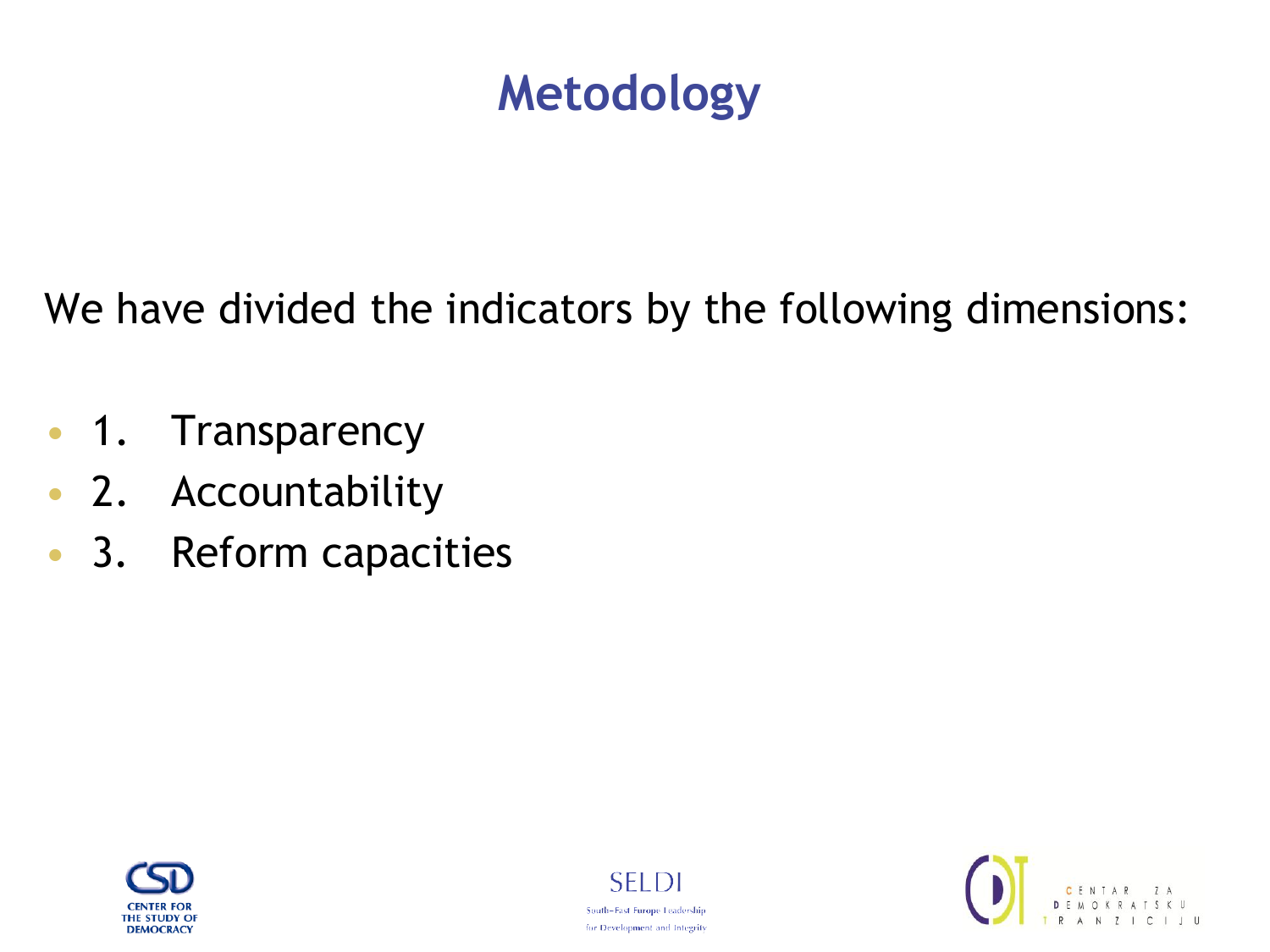# **The monitoring has included the following state institutions:**

- Parliament of Montenegro
- Government of Montenegro
- 16 ministries
- 37 other government institutions (administrations, secretariats, services, directorates and agencies)





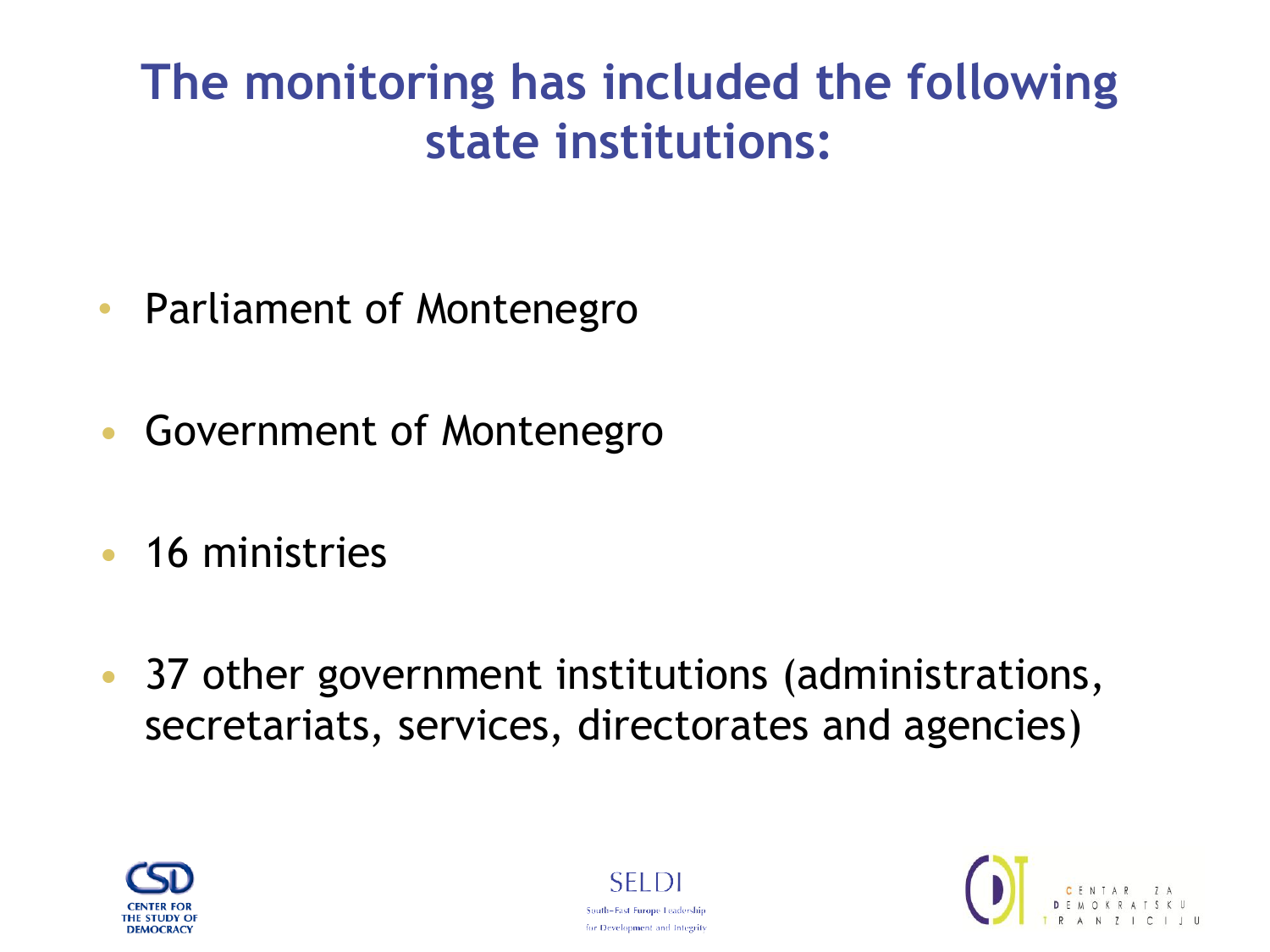# **A detailed display of indicators and sources of information by institutions individually**

| <b>Institution</b>                                                             | Total number of<br>indicators | Web<br>indicators | Analysis of<br>regulations and<br>documents | Questionnaire | Tel.<br>call   | Analysis of<br>media<br>articles | Memo        |
|--------------------------------------------------------------------------------|-------------------------------|-------------------|---------------------------------------------|---------------|----------------|----------------------------------|-------------|
| Parliament of<br>Montenegro                                                    | 41                            | 27                | $\overline{2}$                              | 9             | $\overline{2}$ | $\mathbf{0}$                     |             |
| Government of<br>Montenegro                                                    | 48                            | 19                | 16                                          | 9             | $\overline{2}$ | ◢                                | 1           |
| Ministries                                                                     | 34                            | 17                | $\overline{2}$                              | 11            | $\overline{2}$ |                                  | 1           |
| Administrations,<br>secretariats,<br>services,<br>directorates and<br>agencies | 13                            | 10                | $\overline{0}$                              | 1             | $\overline{2}$ | 0                                | $\mathbf 0$ |





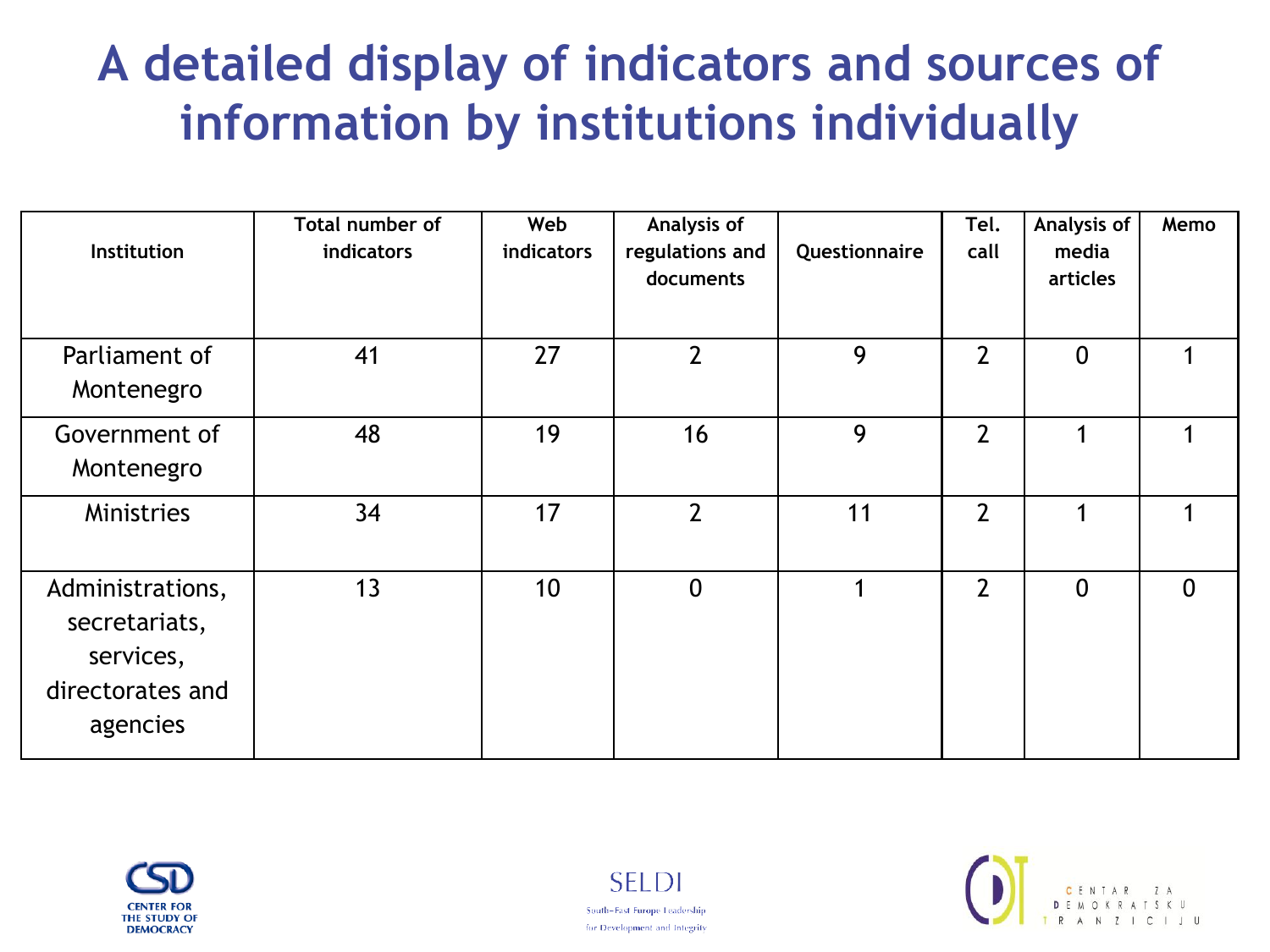# **Parliament of Montenegro**

• The Parliament of Montenegro satisfies almost 60% of the desirable good governance level



Highcharts, com





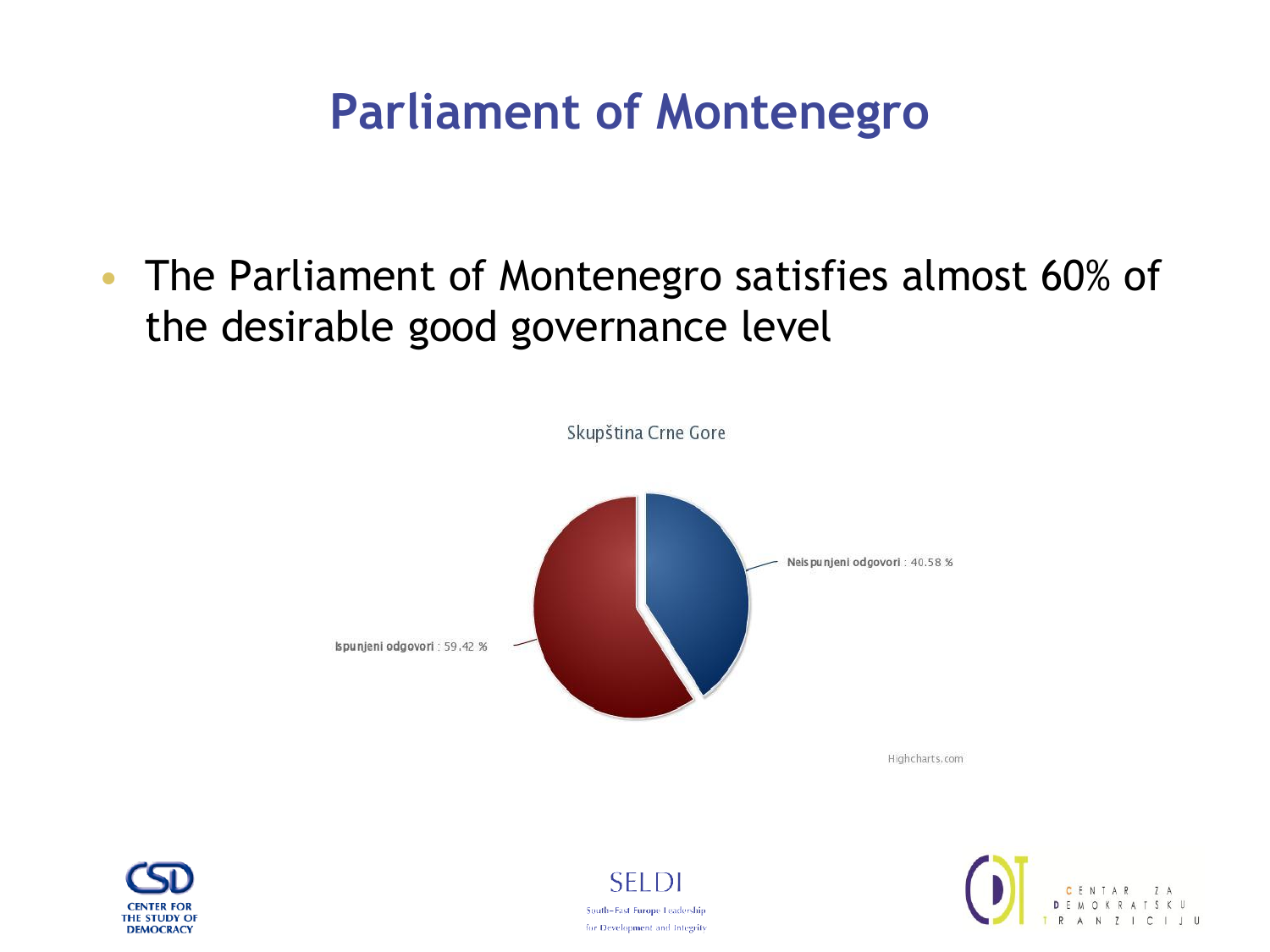- The official website does not contain the Program of Work for 2012, or the institution's development strategy
- The invitations for public procurements and the decisions on the best offers are published systematically, but not the actual contracts on public procurements
- Parliament representatives' votes published: 66% for the laws and amendments and 33% for the reports
- The Act on Internal Organization or the Act on Job Systematization are not on the Parliament website
- There is no documents database with regard to the Parliament supervisory function
- On the Parliament of Montenegro website there is no Parliament budget for 2012 and no information explaining to the citizens the content of this document.
- The Rules of Procedure do not define the responsibility of the Parliament to adopt the annual report on work of the Government
- The annual plans for normative activities are not available to public on the Parliament's website





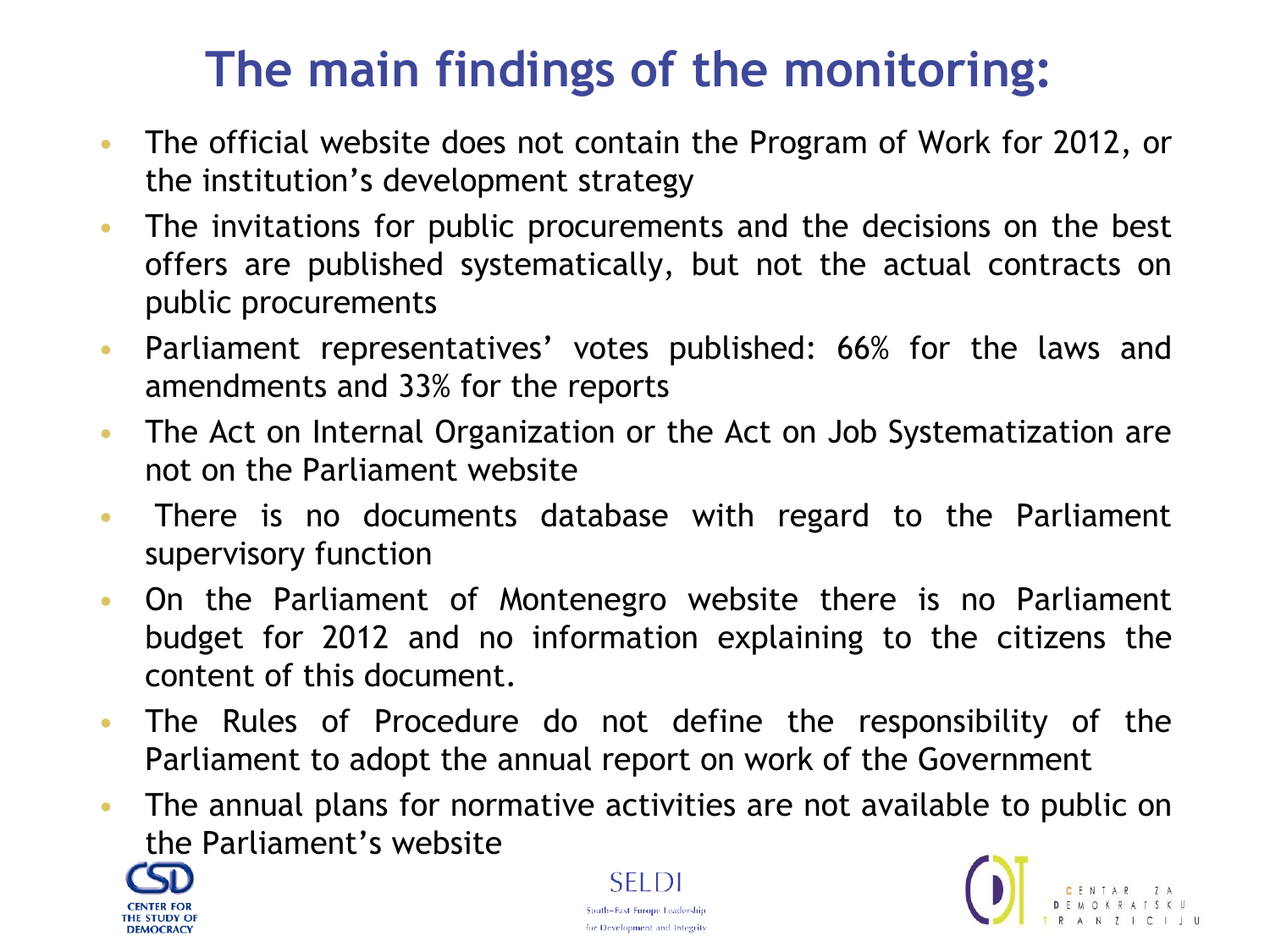# **>RECOMENDATIONS< PARLIAMENT**

- To publish the program and the administrative documents which are missing
- To publish public procurement contracts
- To publish in an up-to-date manner the listings of votes on the adopted laws/amendments to the laws/reports
- To publish in an up-to-date manner the minutes from the plenum and work bodies' sessions
- To significantly enhance the budget transparency on the website
- To have the Law on Budget precisely stating the deadlines for the Government's submission to the Parliament of the proposal for the law on budget for discussion
- To show individual activities of the parliament representatives, especially those related to the Parliament's supervisory function





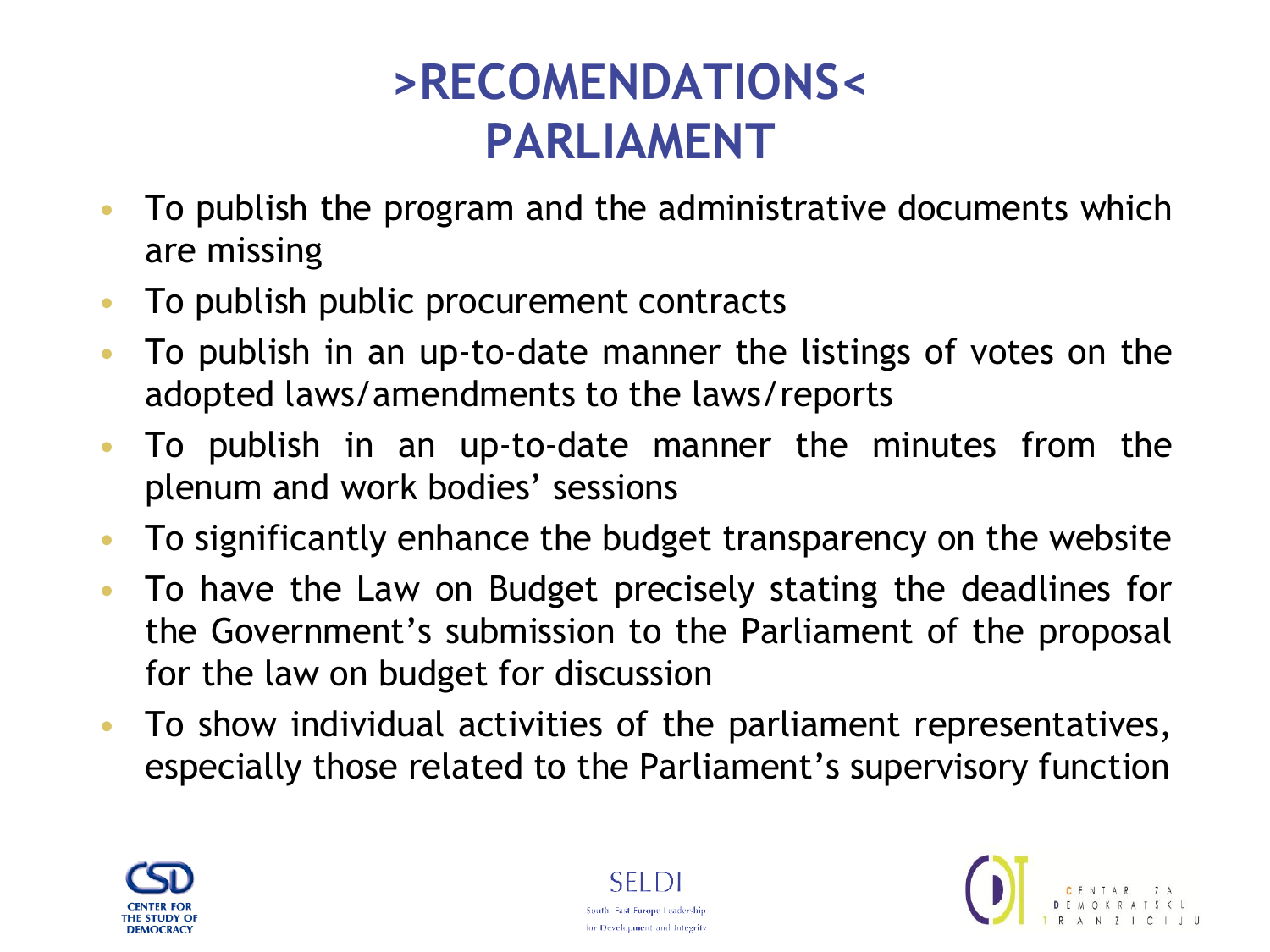#### **Government of Montenegro**

At the moment, the Government of Montenegro satisfies 56.10% of the desirable level of compliance with the good governance principles



**DEMOCRACY**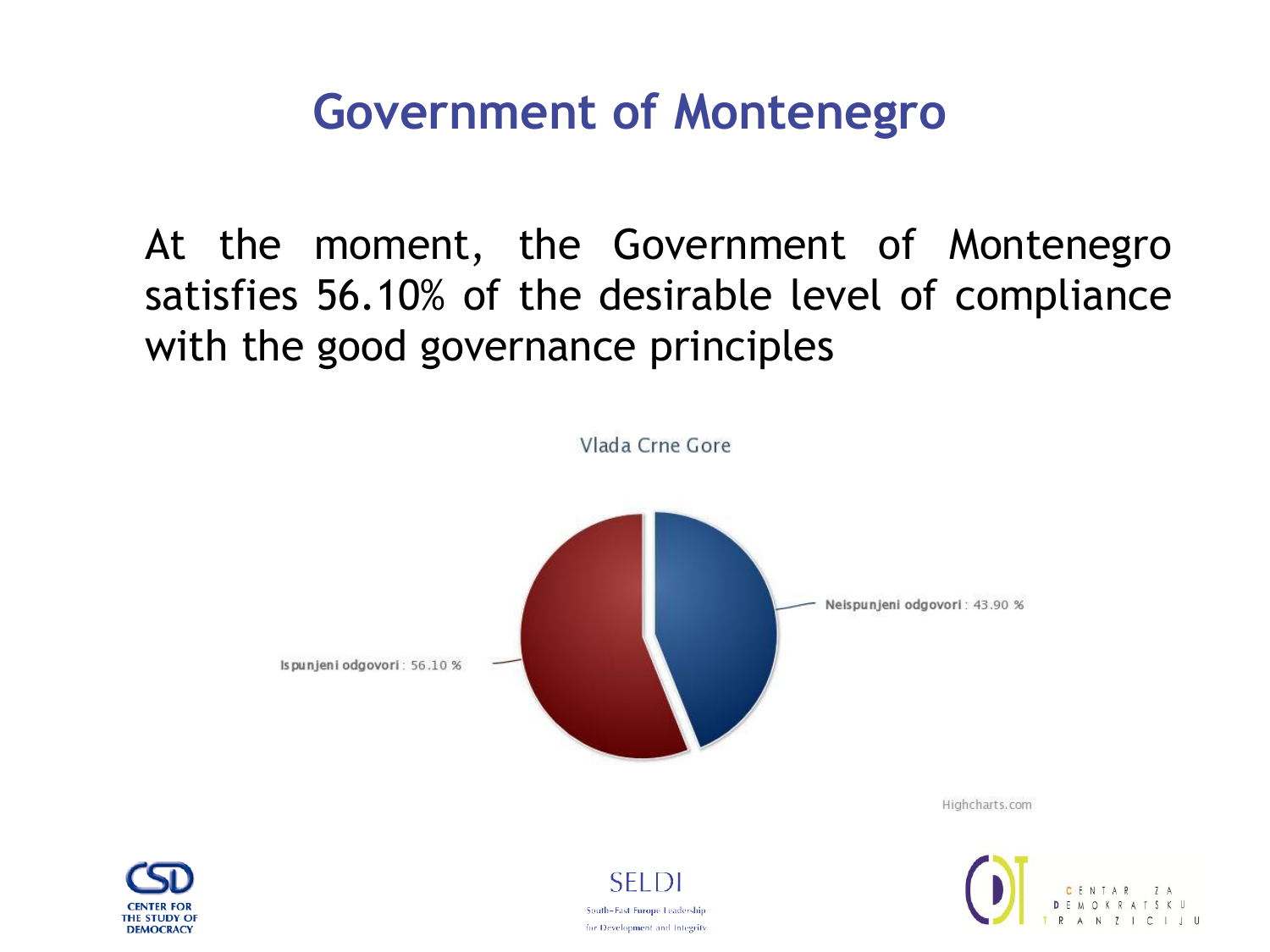- Documents regarding public procurement (of the Secretariat-General) are not being published on the website
- The Government's official website does not present plans for public discussions of all ministries.
- The normative framework of the ministries' reporting to the Government needs to be significantly enhanced (unified content, form, time period, etc.)
- The Government failed to achieve satisfactory results when it comes to the system's readiness for implementation of the new Law on Civil Servants and State Employees
- There are no well-defined indicators of the implementation and the efficiency of the reform programs
- There is no special body within the Government dealing with defining the strategic goals, and planning and monitoring their implementation





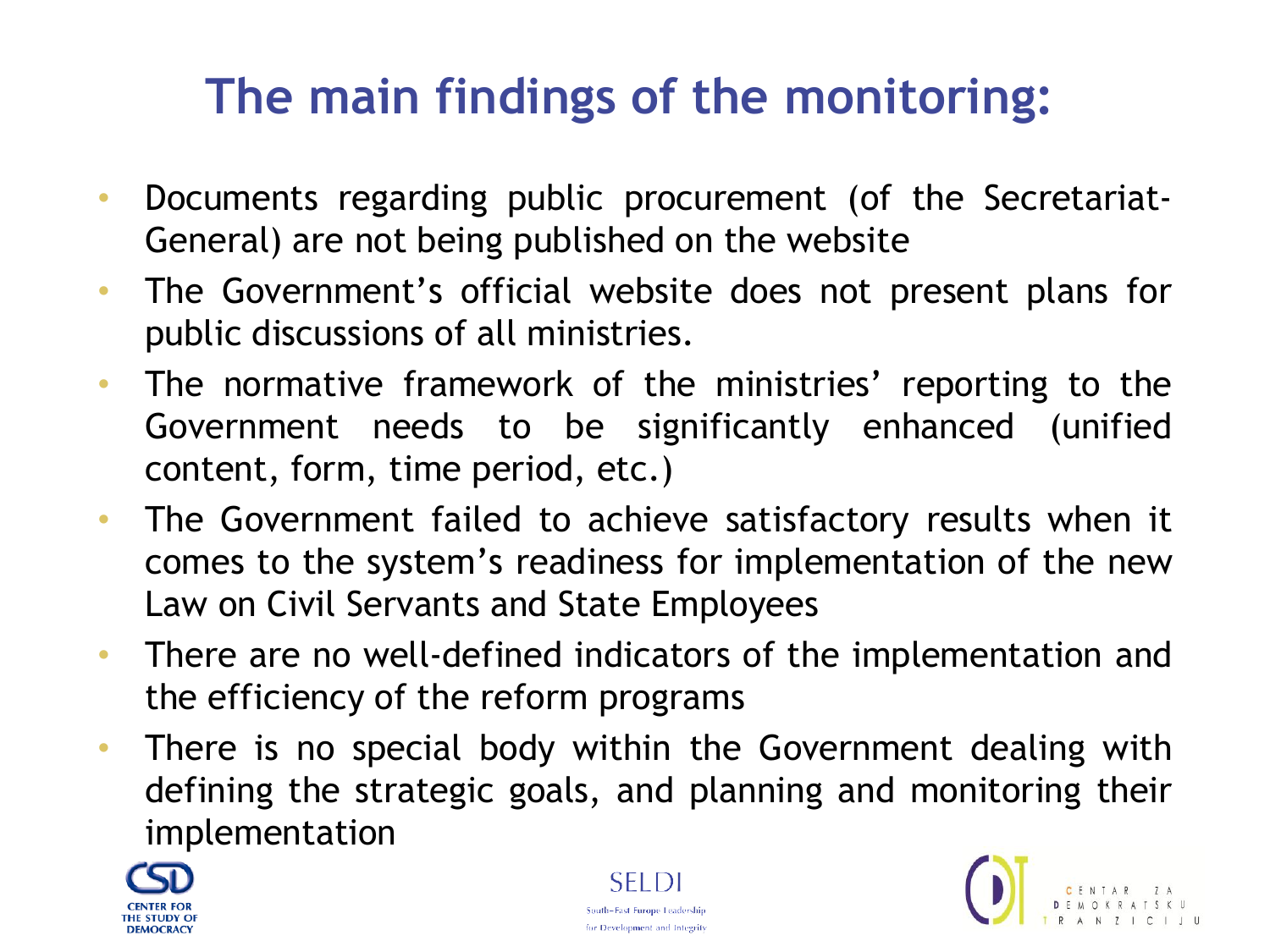#### **Ministries**



**CENTER FOR THE STUDY OF DEMOCRACY** 

**SELDI** South-East Europe Leadership for Development and Integrity

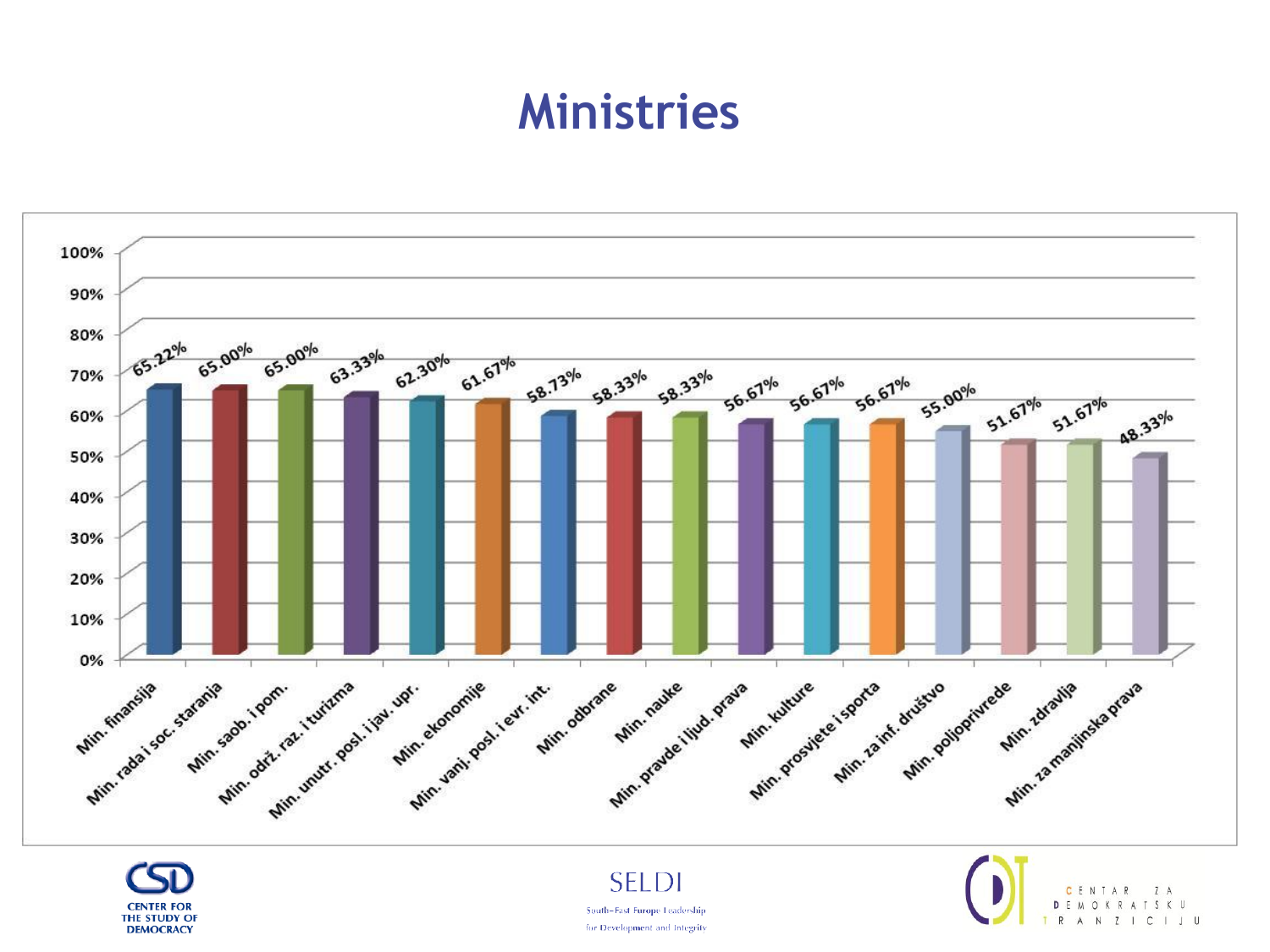- The results of our monitoring indicate that the ministries have achieved better results in comparison to the Government – at the moment, the ministries satisfy 58.5% of the desirable level
- The best results have been accomplished by the Ministry of Finance 65,22%, and the worst by the Ministry of Minority Rights 48,33%





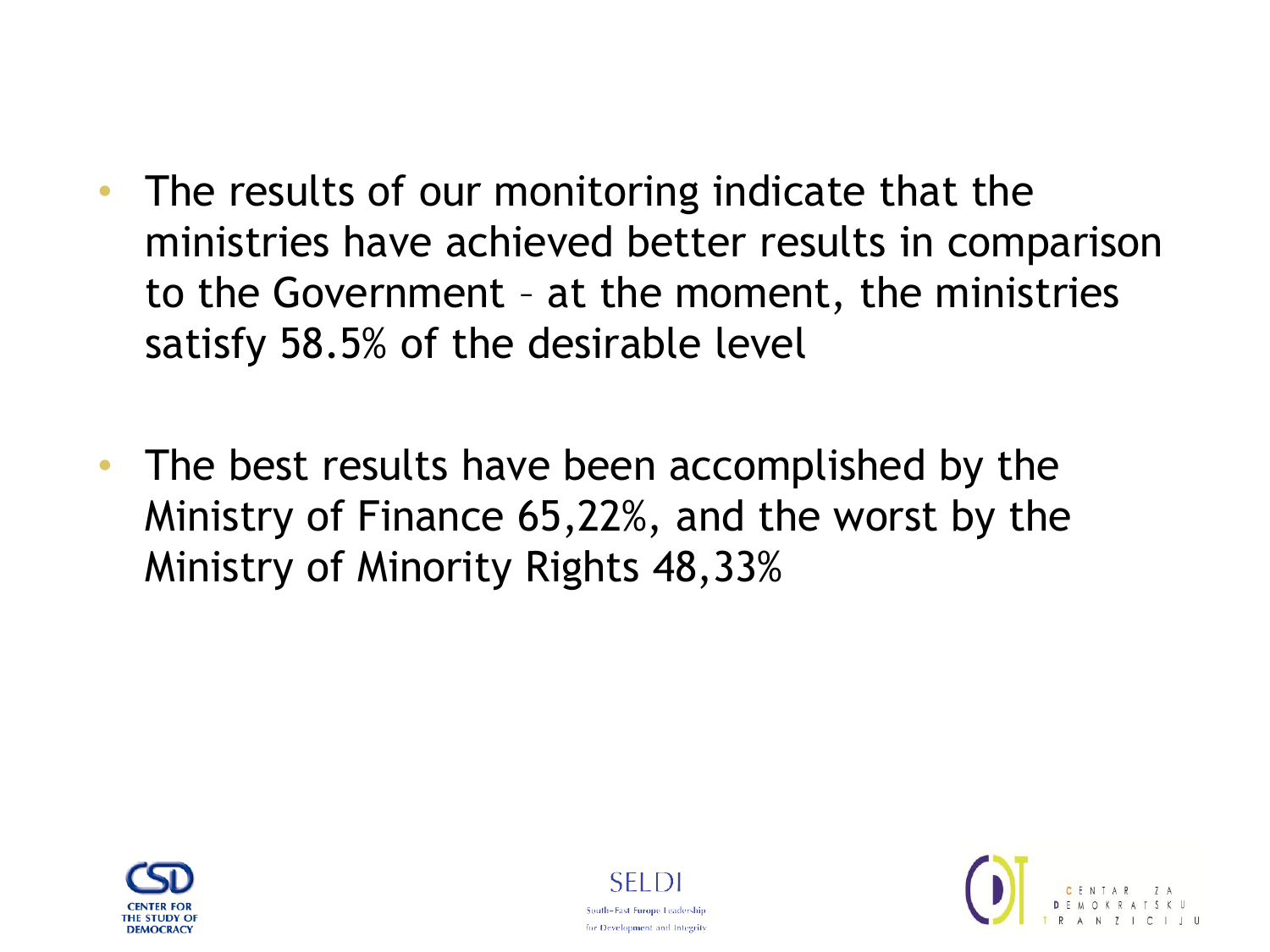- The ministries' websites are generally unclear and unorganized
- The problem is the failure to publish key documents with regard to public procurement. The percentage of satisfaction of this indicator is only 16.67%
- A Montenegrin citizen can find out very little on the activities of certain ministries by visiting their websites
- None of the ministries have their budgets for 2012 on their websites
- The ministries made no effort to explain the budget for 2012 to their citizens through promotional material (leaflets, announcements in the media, memorandums, etc.)
- Two ministries which have not posted on their websites the Guide for Free Access to Information.





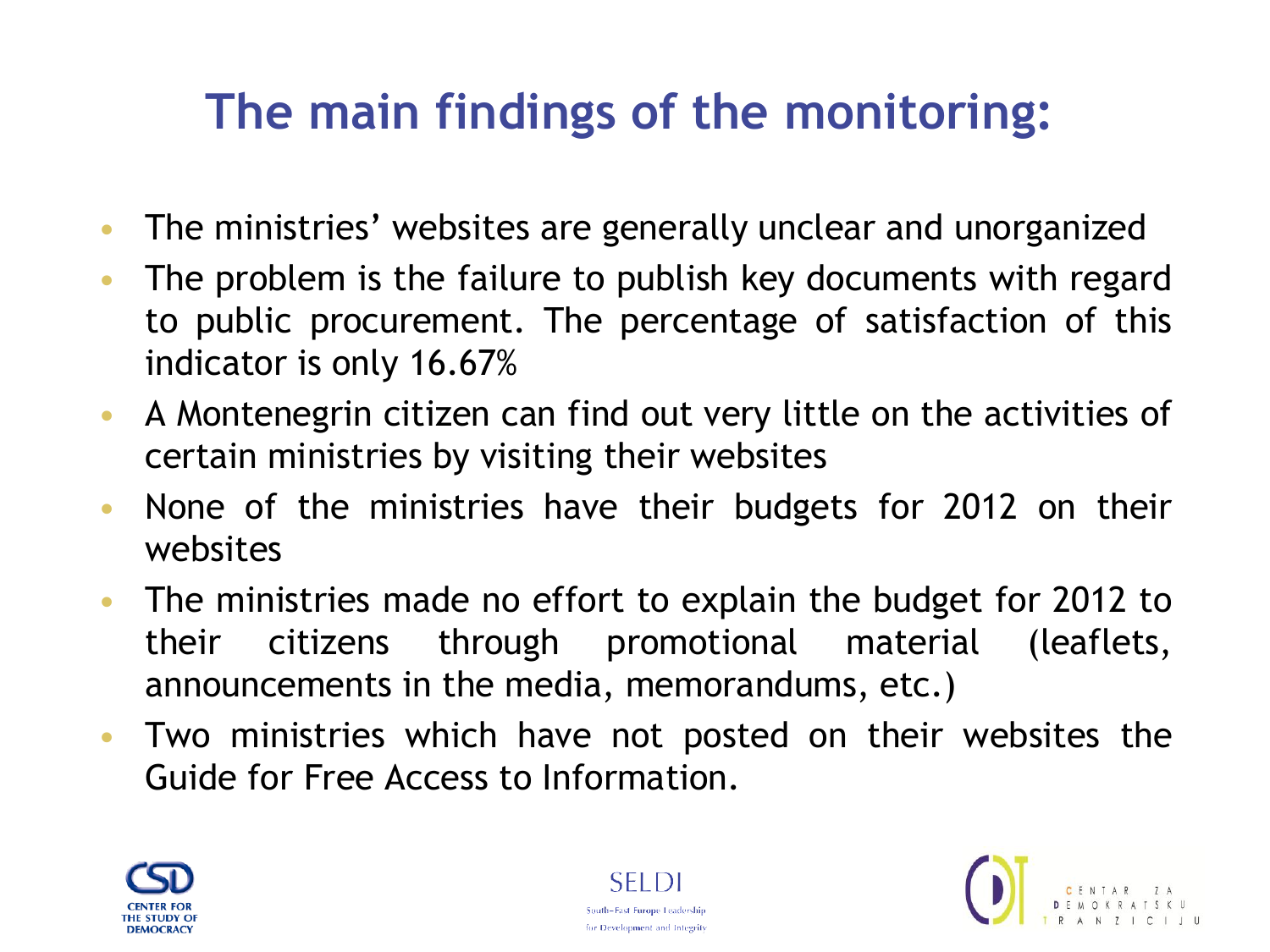- Only 20.83% included NGO representatives as a part of working groups for drafting the last five draft laws or strategic documents
- Only 8 out of 16 ministries have at least one invitation for a public discussion in the last year published
- Only three ministries have the plan for public discussions published on their websites
- Less than half of the ministries have an internal document for monitoring and evaluating the effects in implementation of programs and projects
- In 68,75% of the ministries there has been at least one external or internal evaluation of work in the past year





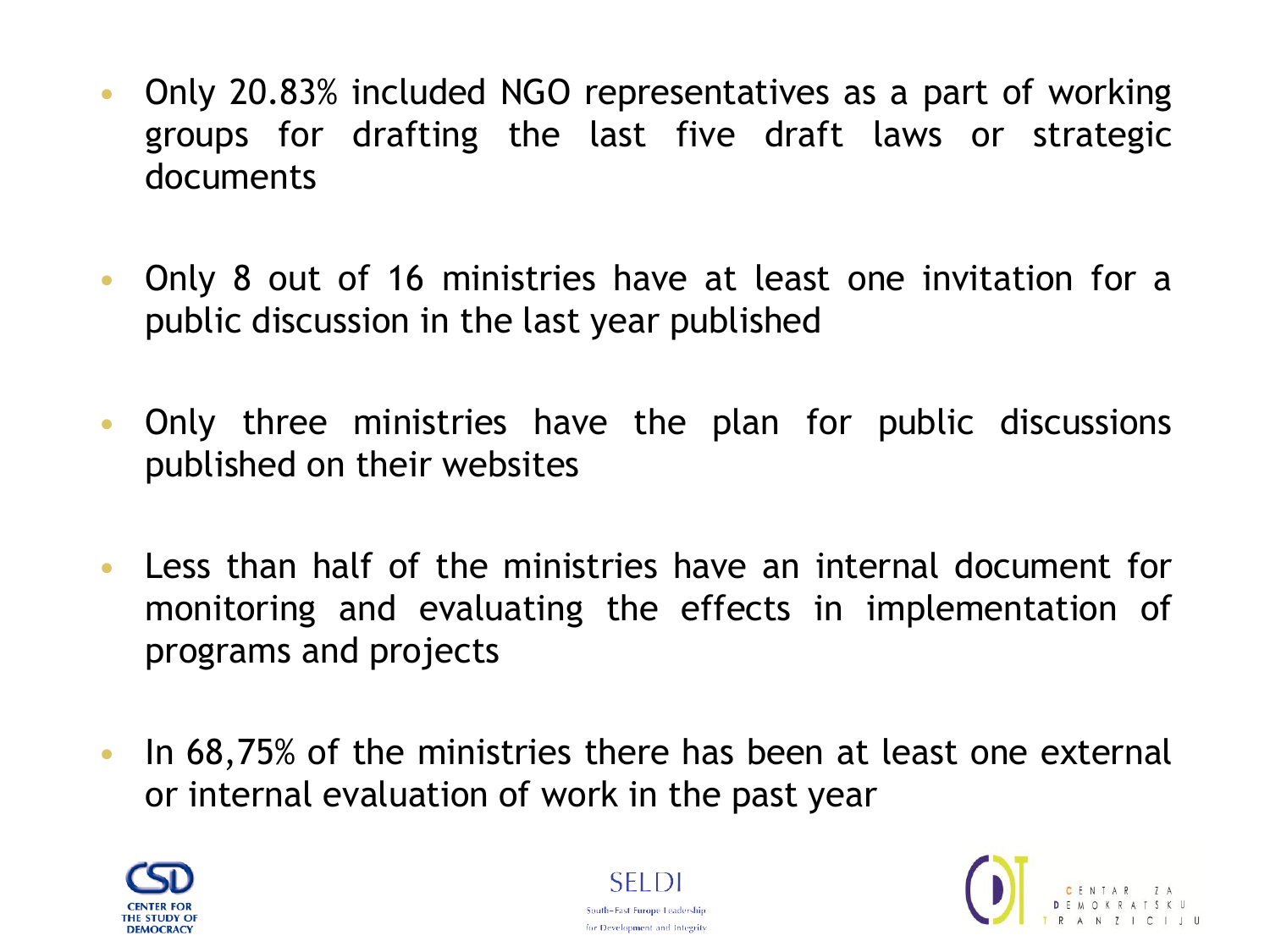# **>RECOMENDATIONS< THE GOVERNMENT AND THE MINISTRIES**

- To have a unified policy of improving good governance in all ministries
- To improve the quality of the Government's and the ministries' websites
- To present in a good quality manner the Government's budget and the budgets of the ministries
- To increase the quality of information provided to the citizens on strategic and operational objectives of the Government and the ministries
- To improve the quality of the ministries' reports to the Government and the Ministry of Finance
- To create preconditions for an efficient implementation of the new Law on Civil Servants and State Employees
- To introduce a better quality system of creating strategic objectives and monitoring the effects of the reforms





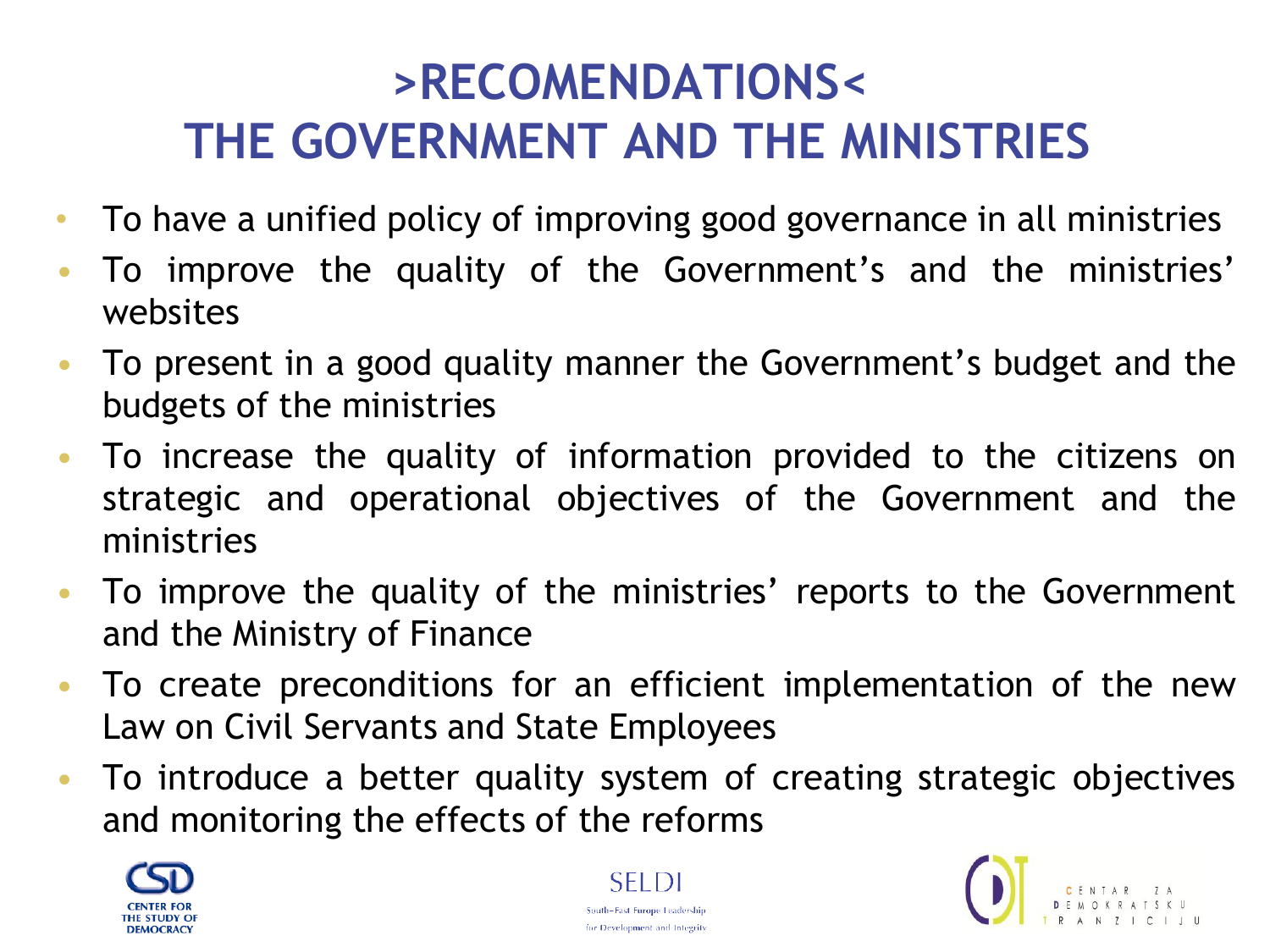## **Administrative institutions**

- Our monitoring of other administrative institutions included the institutions stated in the Decree on Organization and Method of Work of State Administration
- Administrative institutions satisfy 44.14% of the desirable transparency level





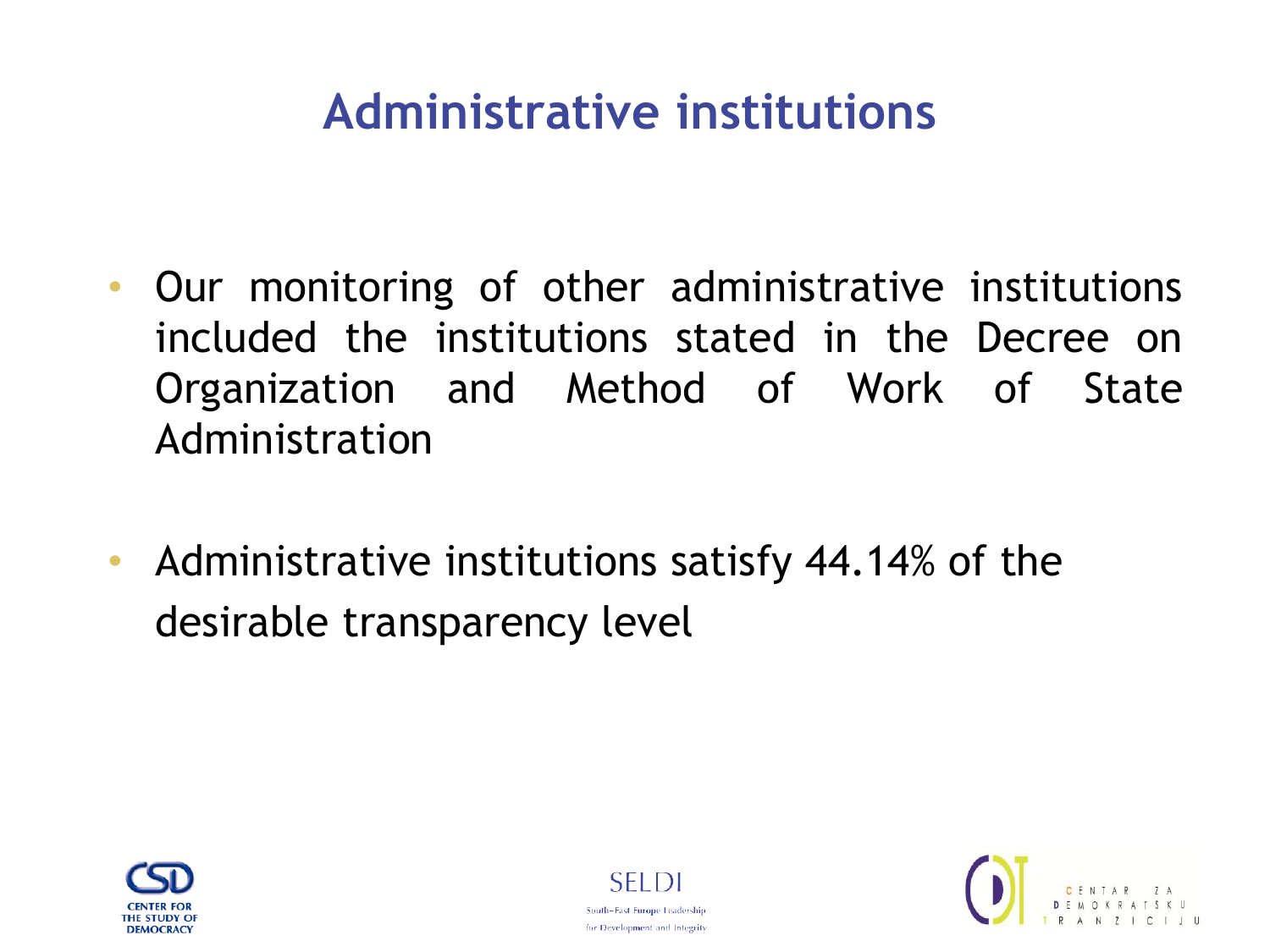







South-East Europe Leadership for Development and Integrity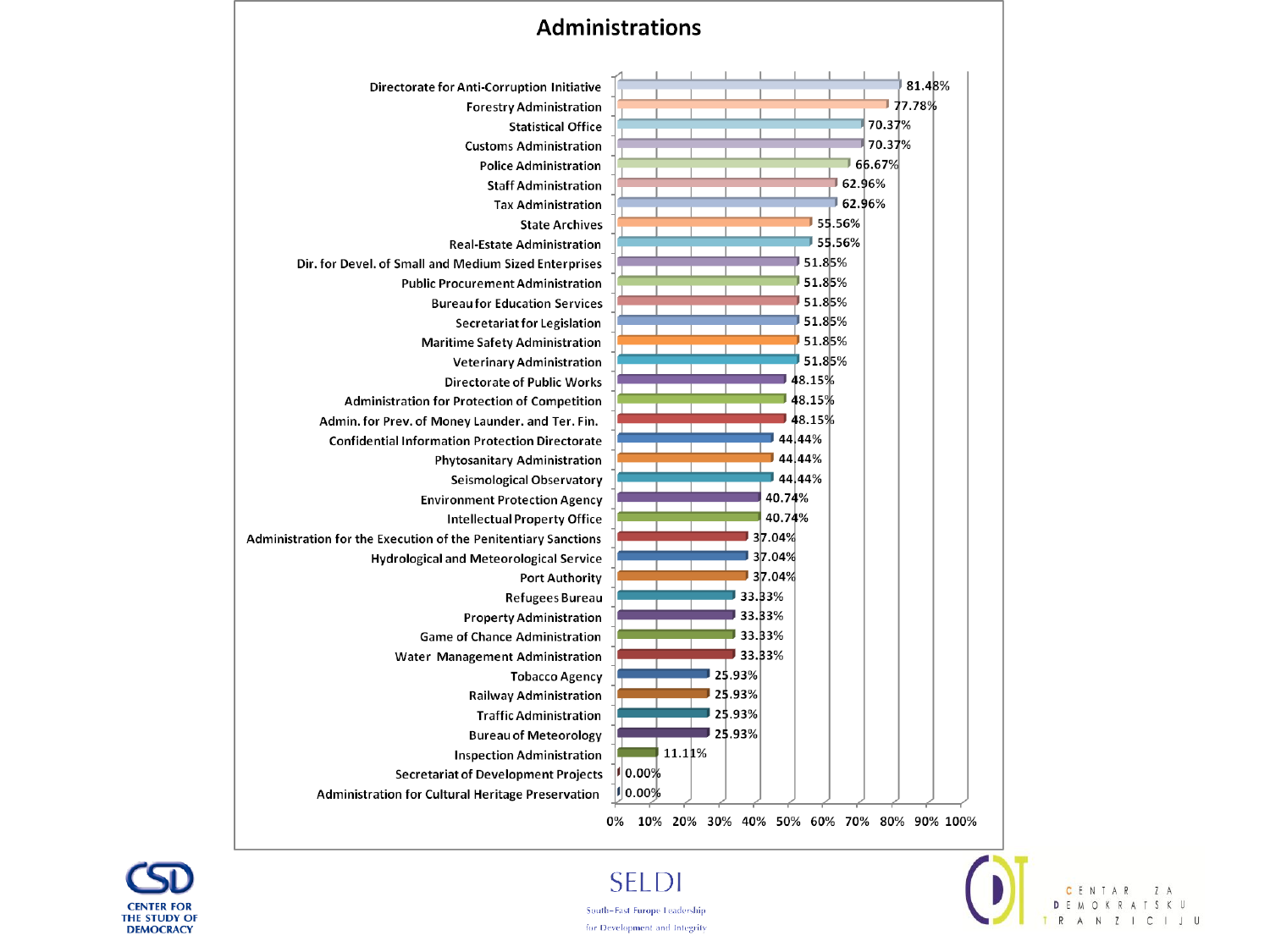- There are large differences in the development of administrative institutions
- The administrative institutions do not dedicate enough attention to communicating with and informing of the citizens
- Four state institutions do not have their own websites
- 38% of the institutions have not updated their websites in the past 45 days
- 90% of the state institutions do not have the key documents on public procurement published on their websites
- Only 24% of the administrative institutions have the most important administrative documents on their websites
- Only 36% of the administrative institutions have a public relations office
- Almost half of the administrative institutions do not have the Free Access to Information Guide published on their websites





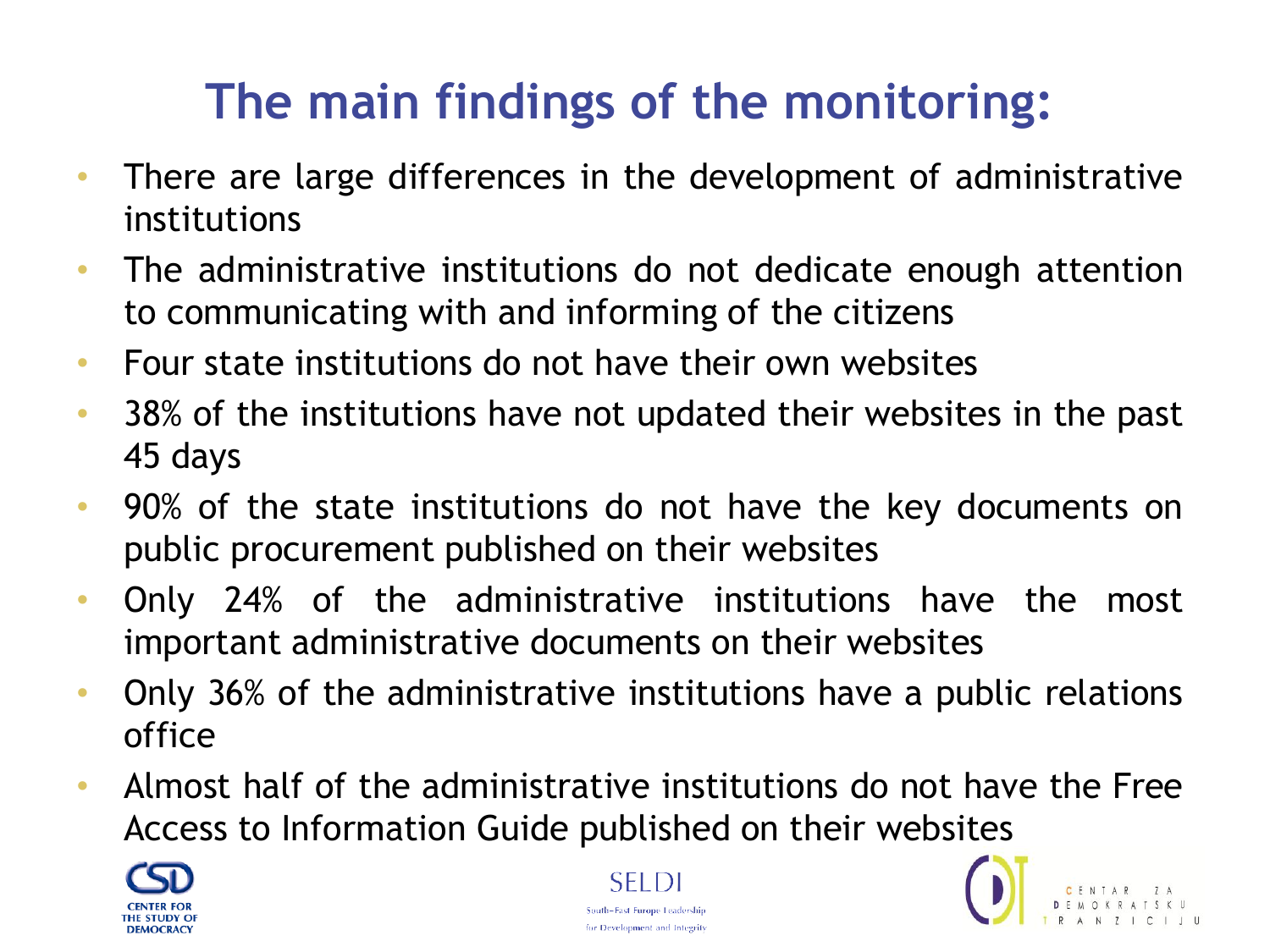# **>RECOMENDATIONS< ADMINISTRATIVE INSTITUTIONS**

- To update the Government of Montenegro website, section Organization, where administrative institutions are listed
- To significantly enhance the quality of internet presentation of the administrative institutions
- To improve the relationship between the administrative institutions and the citizens
- To publish the most important document with regard to the administrative institutions' work
- To publish documents related to public procurements
- Publishing the Free Access to Information Guide